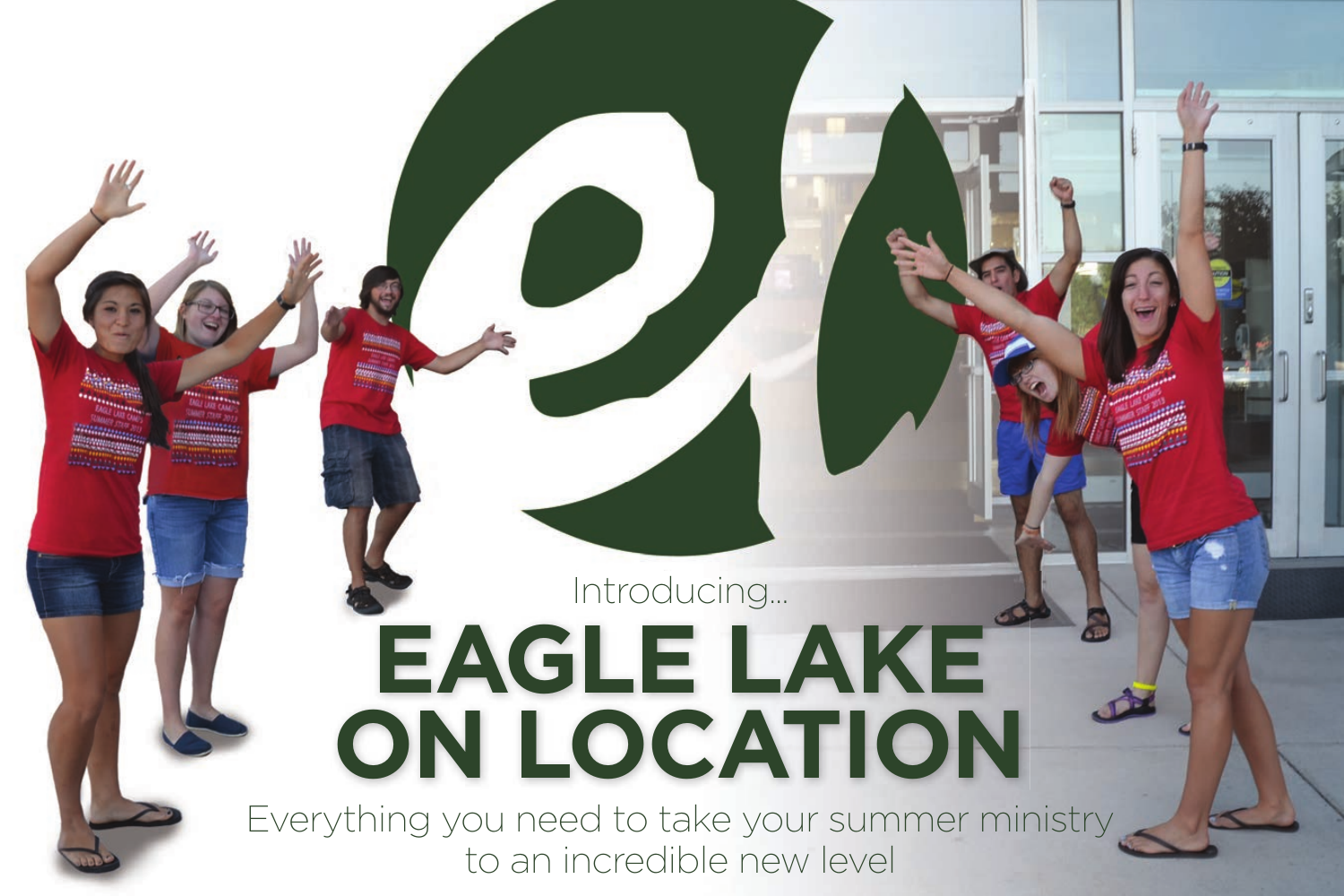We've re-invented your summer experience with a turn-key program that allows you time to **focus on what's important:** relationships and outreach!

On Location brings the best elements of summer camp to **YOUR CHURCH**.

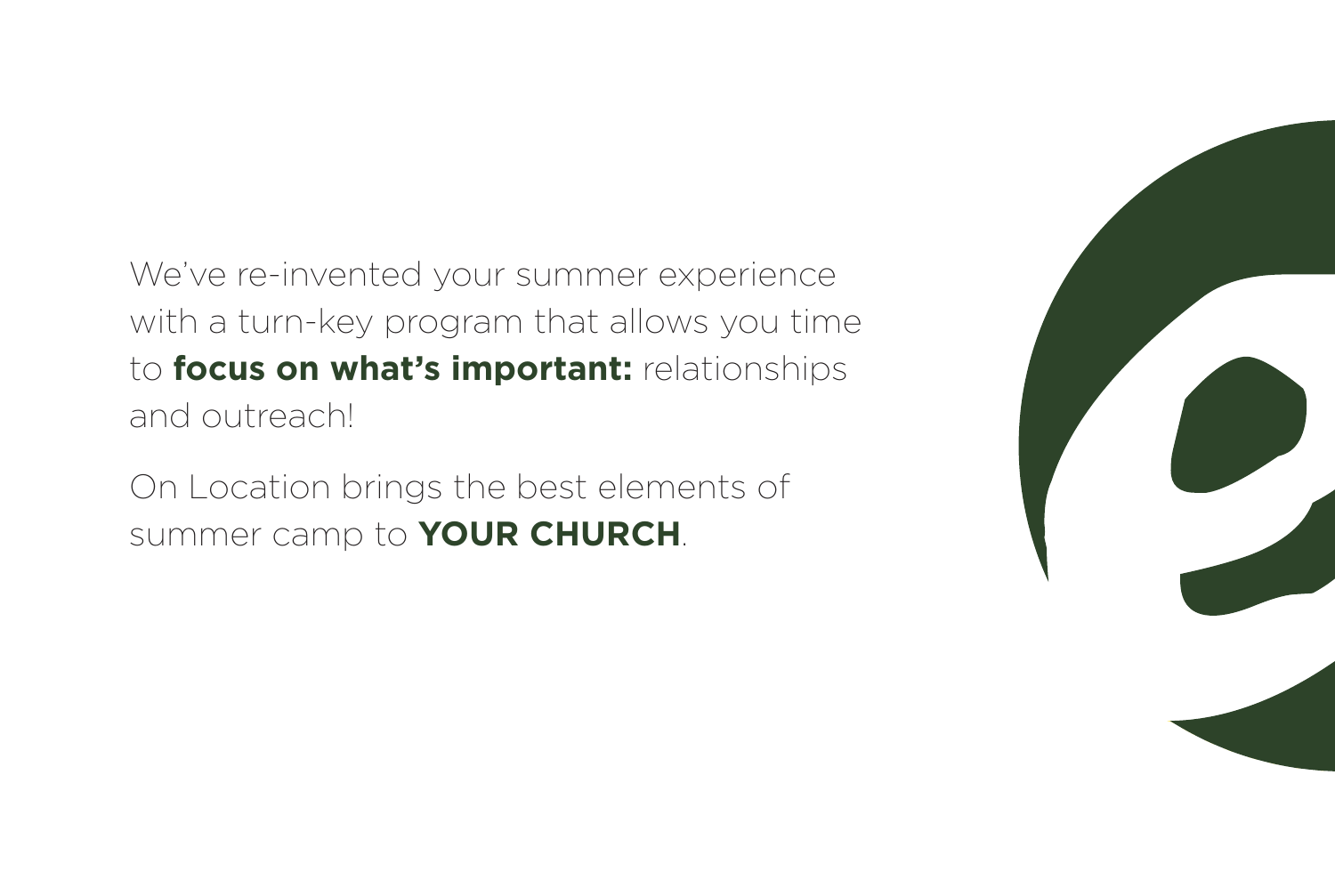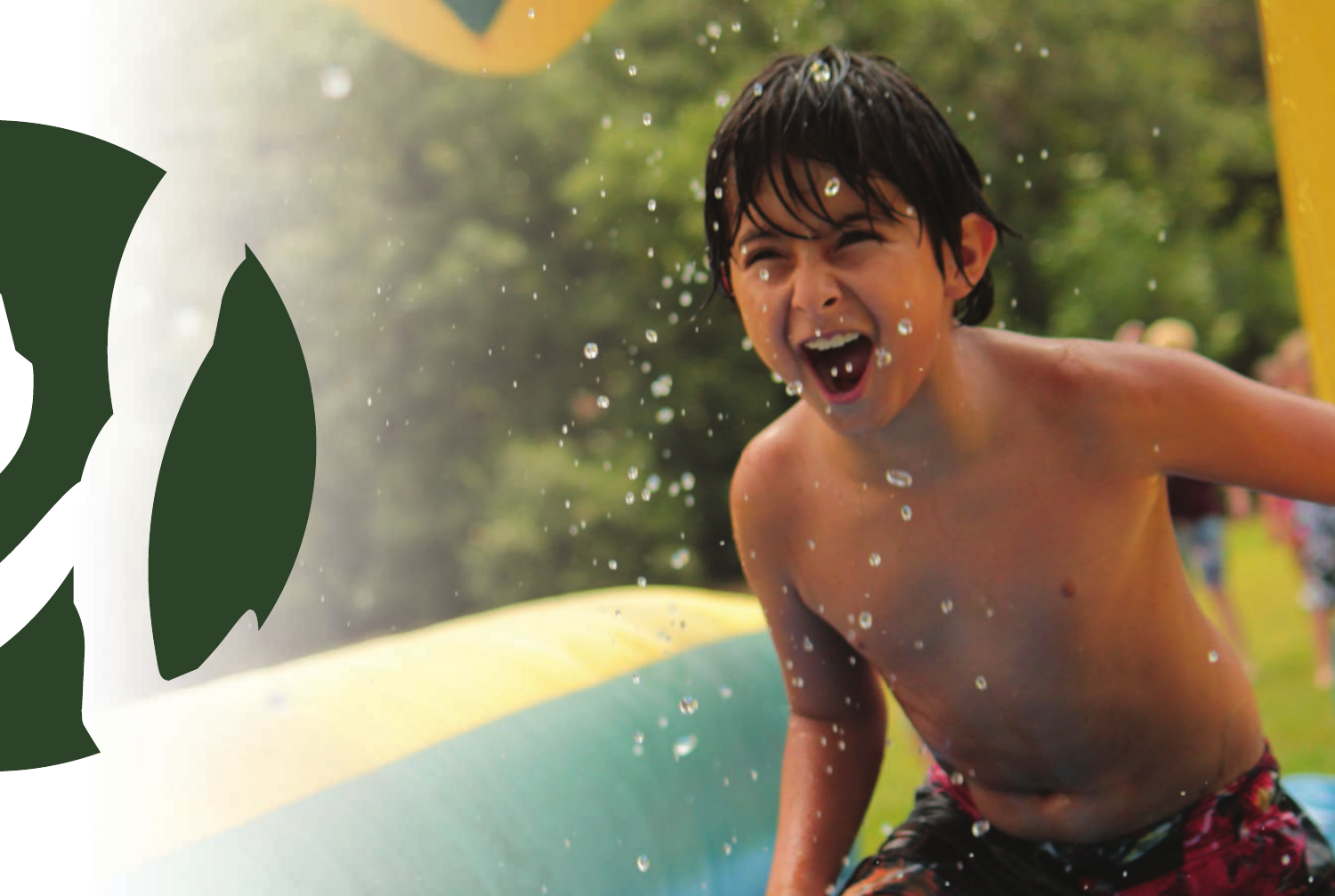### **Contagious Fun!**

We're taking fun to the next level! Our camps are more than just fun-they are contagious, never-ending fun that kids can't get enough of! The kind of fun that parents can experience, see and hear in their own child's stories each day after camp.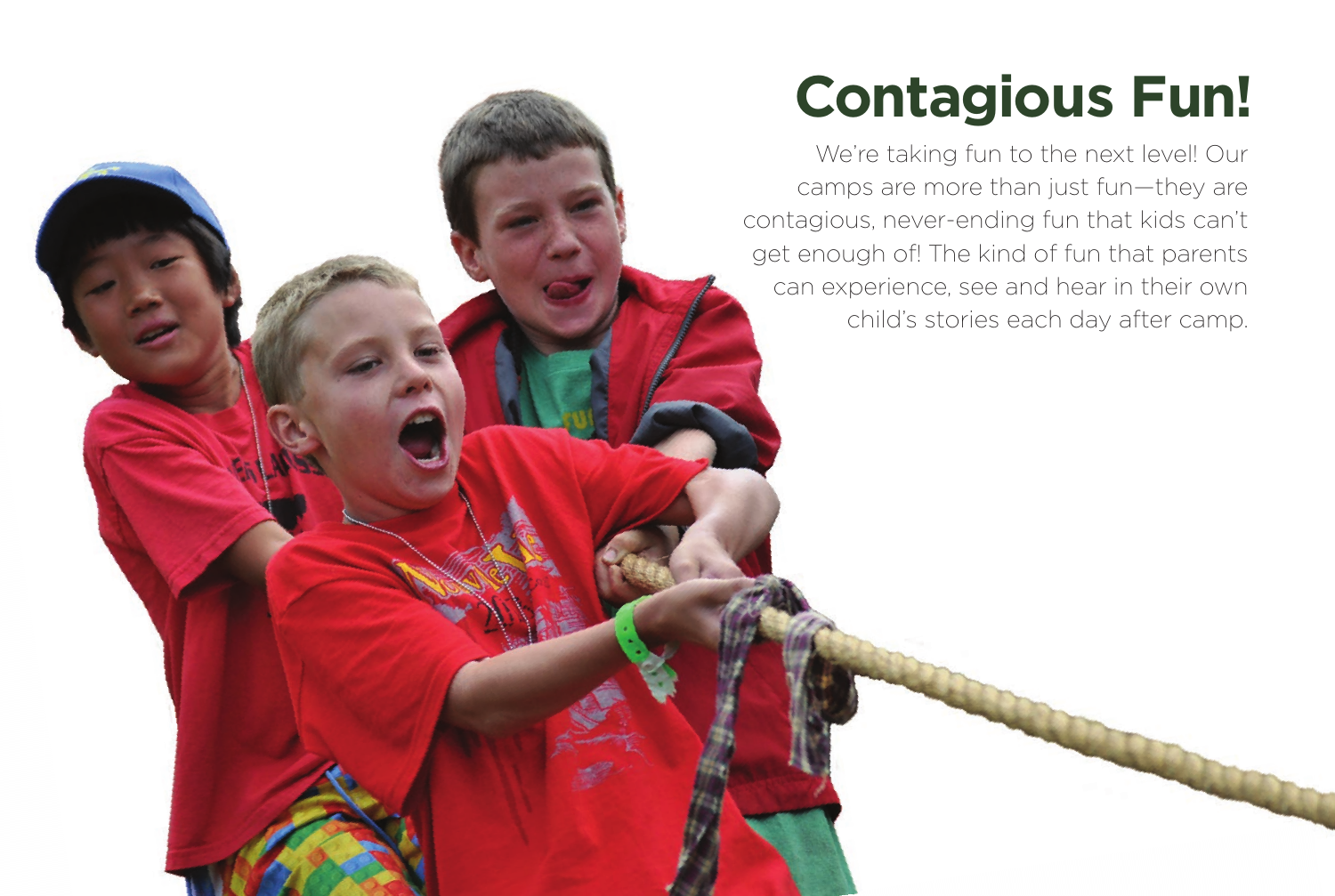



### **Community Impact**

Eagle Lake On Location is a catalyst for ministry growth. We partner with you to further the Kingdom through a powerful outreach tool that plants seeds of growth in your church body and surrounding community. By providing an exciting summer camp experience at your church, you have new opportunities to reach the lost and under-served families in your community.

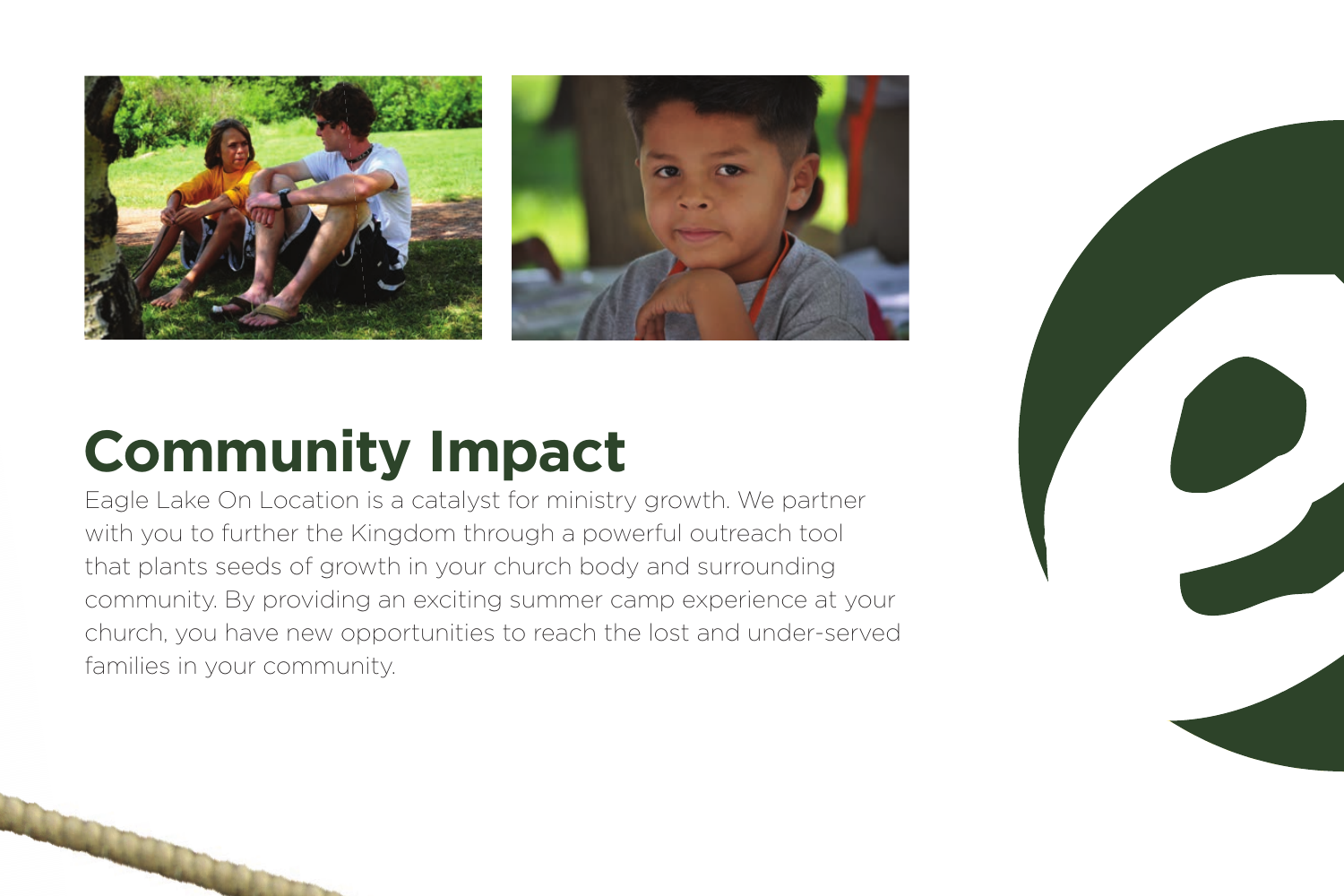### **Turn-Key**

Your time and ministry are our priority. Our proven, turn-key programs and highly-trained staff provide everything you need to deliver an exceptionally run, memorable camp experience. We take care of the details so you can focus on the people rather than the planning.